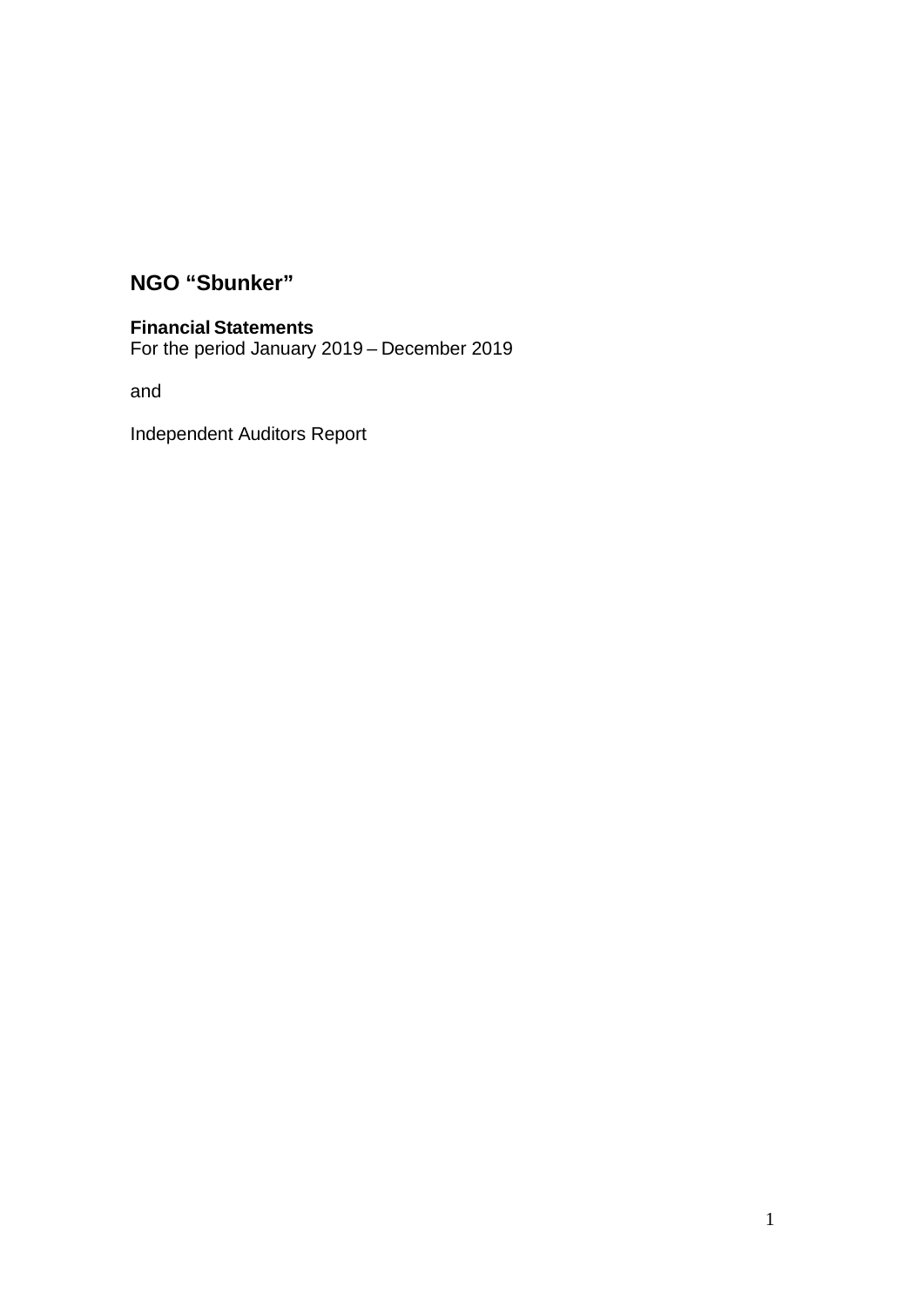## **CONTENTS:**

| 1. |  |  |
|----|--|--|
| 2. |  |  |
|    |  |  |
|    |  |  |
|    |  |  |
|    |  |  |
|    |  |  |
|    |  |  |
|    |  |  |
| 4. |  |  |
| 5. |  |  |
| 6. |  |  |
| 7. |  |  |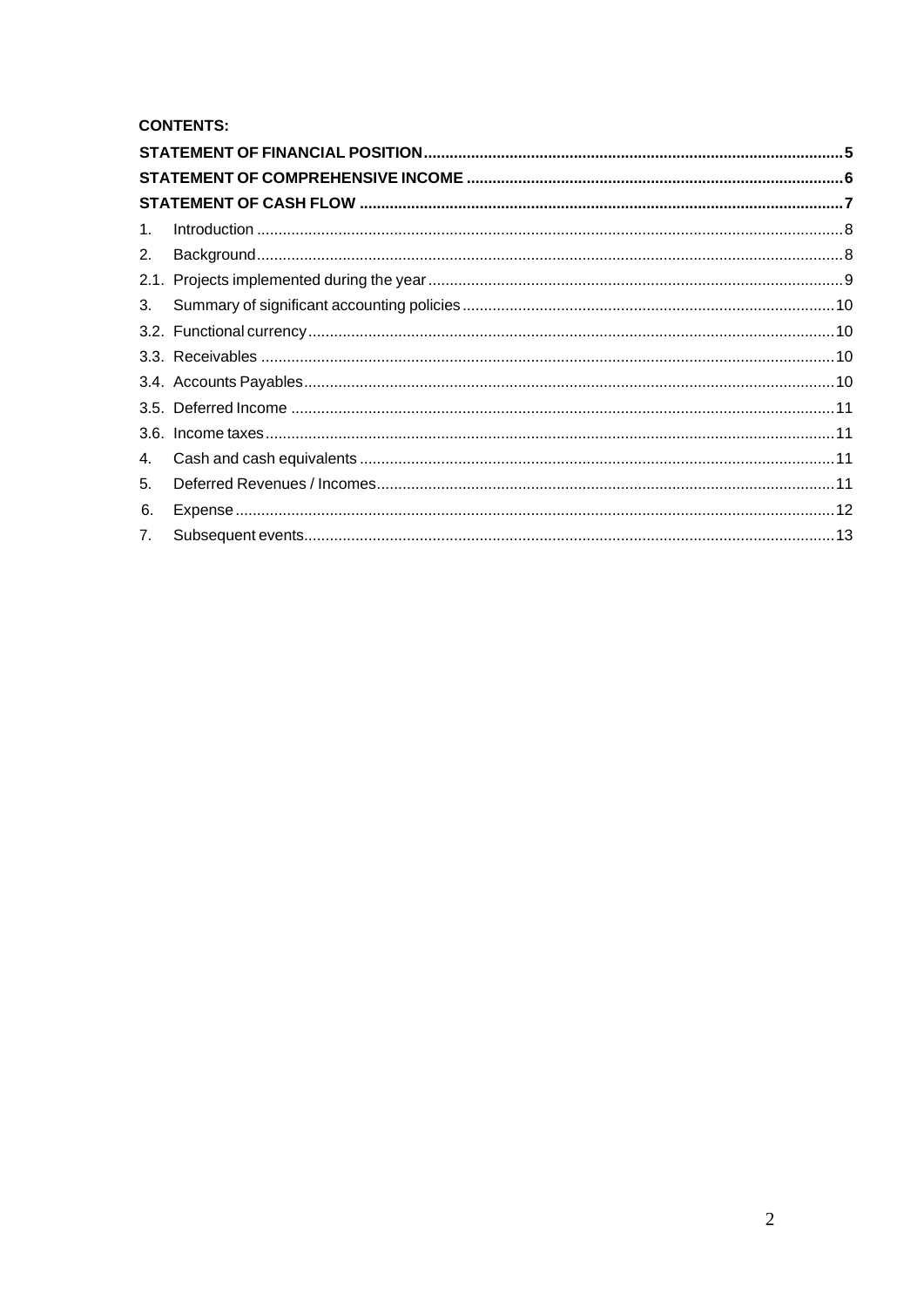

10000 Prishtine, Kosove **T:** +383 (0)38 609 060

**F:** +383 (0)38 609 061

info@bakertillyks.com **www.bakertillyks.com**

#### **Independent Auditors' Report**

To: The management of "Sbunker"

We have audited financial statements of "Sbunker" (the Organization), which comprises the statement of financial position as at 31 December 2019, and the income statement for the year then ended, and notes to financial statements, including a summary of significant accounting policies.

In our opinion, the financial statements of " Sbunker", for the year ended 31 December 2019 are prepared, in all material respects, in accordance with the financial reporting requirement of organization and relevant laws in Kosovo.

#### **Basis for Opinion**

We conducted our audit in accordance with International Standards on Auditing (ISAs). Our responsibilities under those standards are further described in the *Auditor's Responsibilities for the Audit of the Financial Statements section of our report.* We are independent from the Organization in accordance with the ethical requirements that are relevant to our audit of the financial statements in Kosovo, and we fulfilled our other ethical responsibilities in accordance with these requirements. We believe that the audit evidence we have obtained is sufficient and appropriate to provide a basis for our opinion.

#### **Responsibilities of Management and Those Charged with Governance for the Financial Statements**

Management is responsible for the preparation of the financial statements in accordance with the financial reporting requirements and for such controls as management determines is necessary to enable the preparation of financial statements that are free from material misstatements, whether due to fraud or error.

In preparing the financial statements, management is responsible for assessing the Organization's ability to continue as going concern, disclosing, as applicable, matters relating to going concern and using the going concern basis of accounting unless management either intends to liquidate the Organization or to cease operations, or has no realistic alternative but to do so.Those charged with governance are responsible for overseeing the Organization's financial reporting process.

#### **Auditor's Responsibilities for the Audit of Financial Statements**

Our objectives are to obtain reasonable assurance about whether the financial statements as a whole are free from material misstatement, whether due to fraud or error, and to issue an auditor's report that includes our opinion. Reasonable assurance is a high level of assurance, but is not a guarantee that an audit conducted in accordance with ISAs will always detect a material misstatement when it exists. Misstatements can arise from fraud or error and are considered material if, individually or in aggregate, they could reasonably be expected to influence the economic decisions of users taken on the basis of these financial statements. As part of an audit in accordance with ISAs, we exercise professional judgment and maintain professional skepticism throughout audit. We also:

• Identify and assess the risks of material misstatement of the financial statements, whether due to fraud or error, design and perform audit procedures responsive to those risks, and obtain audit evidence that is sufficient and appropriate to provide a basis for our opinion. The risk of not detecting a material misstatement resulting from fraud is higher than for one resulting from error, as fraud may involve collusion, forgery, intentional omissions, misrepresentations, or the override of internal control.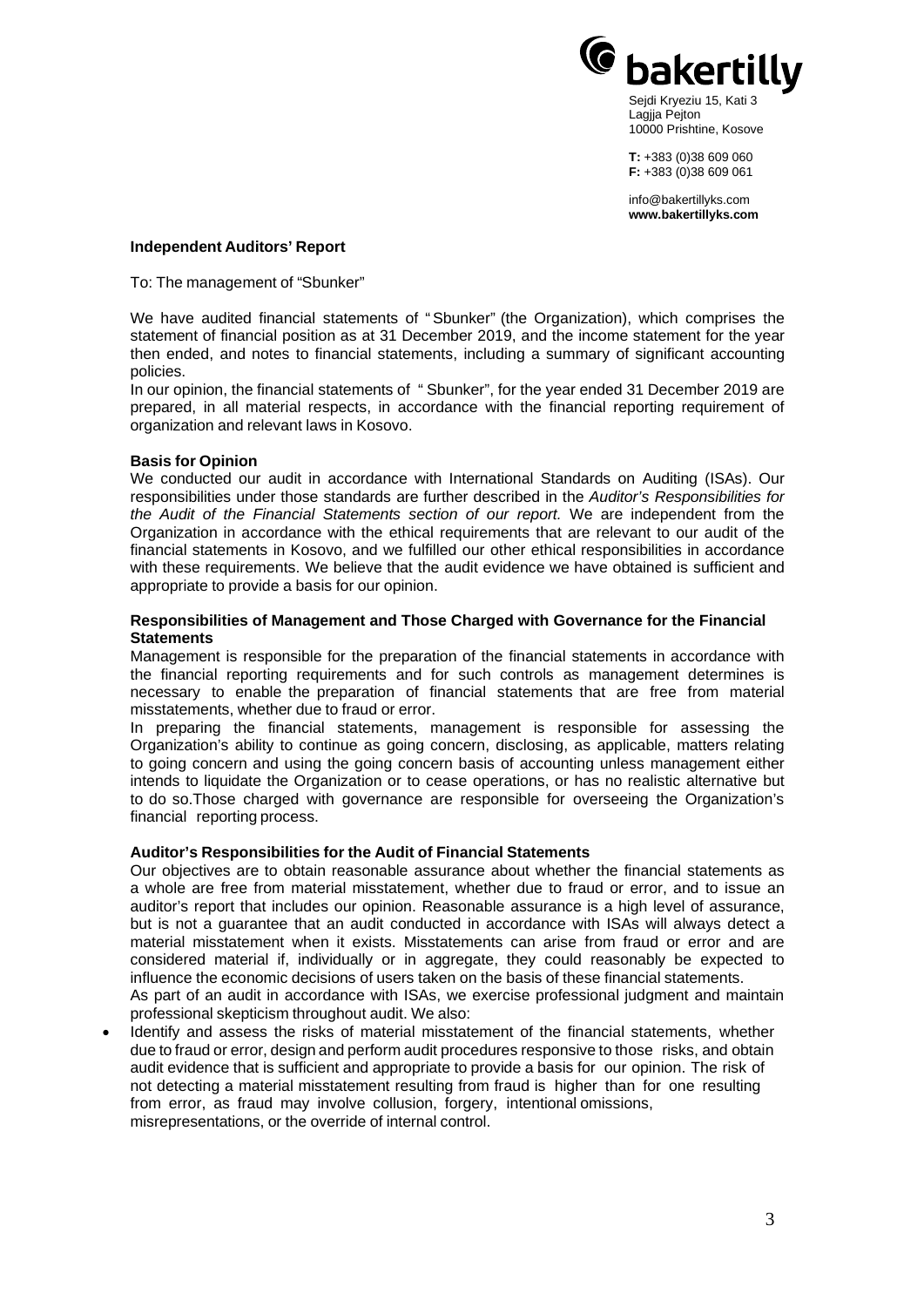

- Obtain an understanding of internal control relevant to the audit in order to design audit procedures that are appropriate in the circumstances, but not for the purpose of expressing an opinion on the effectiveness of the Organization's internal control.
- Evaluate the appropriateness of accounting policies used and the reasonableness of accounting estimates and related disclosures made by management.
- Conclude on the appropriateness of management's use of going concern basis of accounting and, based on the audit evidence obtained, whether a material uncertainty exists related to events or conditions that may cast significant doubt on the Organization's ability to continue as going concern. If we conclude that a material uncertainty exists, we are required to draw attention in our auditor's report to the related disclosures in the financial statements or, if such disclosures are inadequate, to modify our opinion. Our conclusions are based on the audit evidence obtained up to the date of auditor's report. However, future events or conditions may cause the Organization to cease to continue as a going concern.

We communicate with those charged with governance regarding, among other matters, the planned scope and timing of the audit and significant audit findings, including any significant deficiencies in internal control that we identify during our audit.

Lulzim Zeka Statutory Auditor

Baker Tilly Kosovo L L C Prishtinë

Baker Tilly Kosovo Prishtina, Kosovo 03 August 2020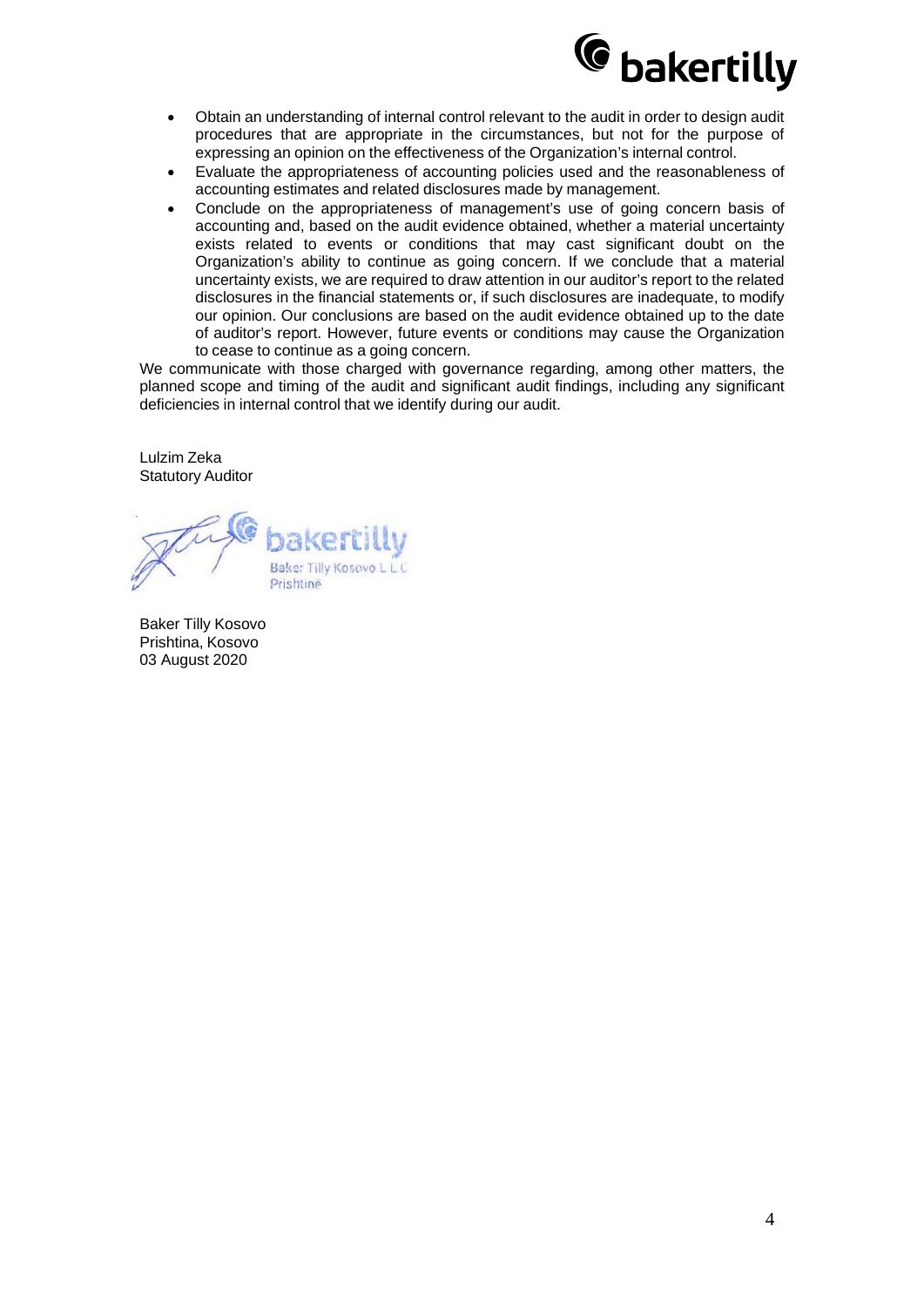#### **SBUNKER STATEMENT OF FINANCIAL POSITION**

<span id="page-4-0"></span>FOR THE YEAR ENDED 31 DECEMBER 2019 (All amounts are in Euro)

|                                     |      | 31-Dec-19 | 31-Dec-18 |
|-------------------------------------|------|-----------|-----------|
| <b>Assets</b>                       |      |           |           |
|                                     | Note |           |           |
| <b>Current assets</b>               |      |           |           |
| Cash & cash equivalents             | 4    | 99,625    | 20,283    |
| <b>Accounts Receivable</b>          |      |           | 417       |
| <b>Total current assets</b>         |      | 99,625    | 20,700    |
| <b>Non-current assets</b>           |      |           |           |
| Equipment                           |      |           |           |
| <b>Total non-current assets</b>     |      |           |           |
| <b>Total Assets</b>                 |      | 99,625    | 20,700    |
|                                     |      |           |           |
| Liabilities                         |      |           |           |
| <b>Short term liabilities</b>       |      |           |           |
| <b>Tax and Payroll Liabilities</b>  |      | 2,445     | 3,090     |
| <b>Deferred Revenues</b>            | 5    | 96,485    | 17,403    |
| <b>Other liabilities</b>            |      | 695       | 207       |
| <b>Total short-term liabilities</b> |      | 99,625    | 20,700    |
| <b>Total Liabilities</b>            |      | 99,625    | 20,700    |
| <b>Equity</b>                       |      |           |           |
|                                     |      |           |           |
| <b>Opening Balance</b>              |      |           |           |
| <b>Unrestricted Funds</b>           |      |           |           |
| <b>Total Equity</b>                 |      |           |           |
| <b>Total Liabilities and Equity</b> |      | 99,625    | 20,700    |

The accompanying notes 1 to 7 of the financial statements are an integral part thereof.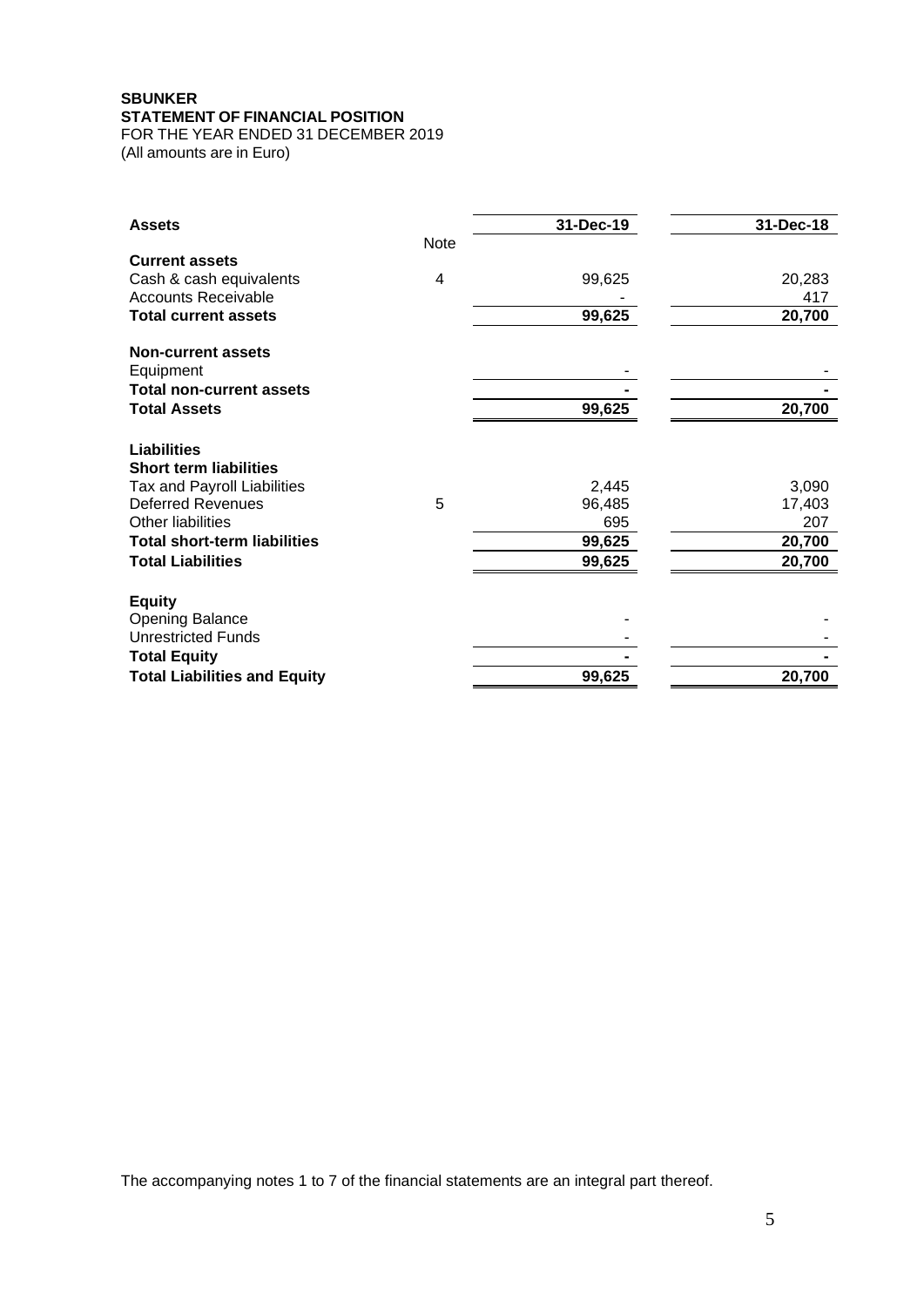## **SBUNKER STATEMENT OF COMPREHENSIVE INCOME**

<span id="page-5-0"></span>As at 31 December 2019 *(All amounts are in Euro)*

| For the year ended at                         |             | $31 - 12 - 19$ | $31 - 12 - 18$ |  |  |
|-----------------------------------------------|-------------|----------------|----------------|--|--|
|                                               | <b>Note</b> |                |                |  |  |
| <b>Income</b>                                 |             |                |                |  |  |
| Income from donations                         | 5           | 140,364        | 150,918        |  |  |
| <b>Total Income</b>                           |             | 140,364        | 150,918        |  |  |
| <b>Expenses</b>                               | 6           |                |                |  |  |
| Personnel                                     |             | 23,507         | 14,875         |  |  |
| Program specific costs                        |             | 1,814          | 2,064          |  |  |
| <b>Consultants (Contract Services)</b>        |             | 61,377         | 81,563         |  |  |
| Travel and meetings                           |             | 26,770         | 21,573         |  |  |
| Supplies and office material                  |             | 14,450         | 15,765         |  |  |
| Website and other technology services         |             | 5,456          | 9,176          |  |  |
| Other direct costs (Equipment and facilities) |             | 6,990          | 5,902          |  |  |
| <b>Total expenses</b>                         |             | 140,364        | 150,918        |  |  |
| Net surplus / (deficit)                       |             |                |                |  |  |

The accompanying notes 1 to 7 of the financial statements are an integral part thereof.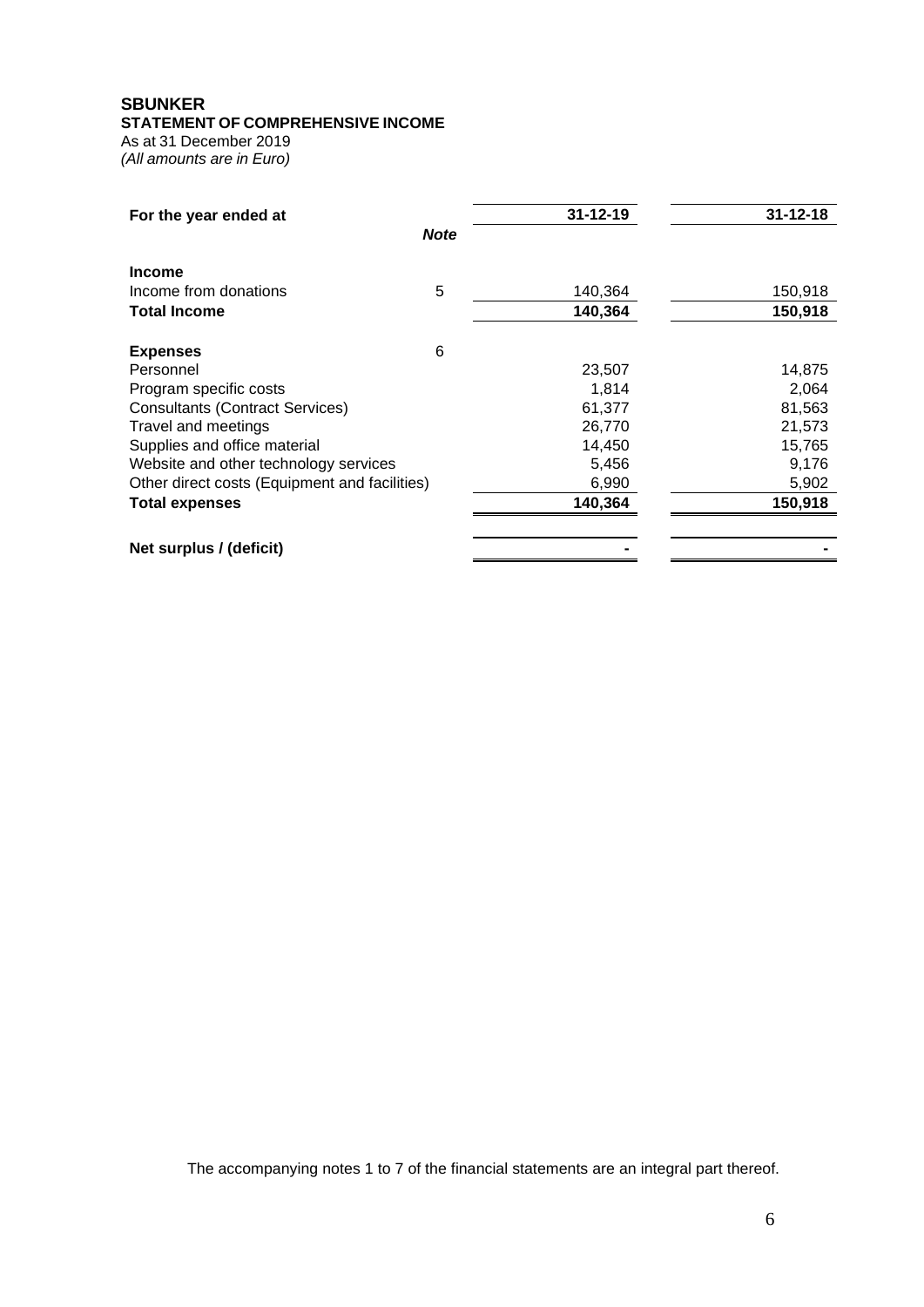#### **SBUNKER STATEMENT OF CASH FLOW**

<span id="page-6-0"></span>For the year ended 31, December 2019 *(All amounts are in Euro)*

| For the year ended at                                  | 31-Dec-19  | 31-Dec-18  |  |  |
|--------------------------------------------------------|------------|------------|--|--|
|                                                        | <b>EUR</b> | <b>EUR</b> |  |  |
| Cash flow from operating activities                    |            |            |  |  |
| Net surplus/(deficit) for the year                     |            |            |  |  |
| Changes in operating assets and liabilities            |            |            |  |  |
| Depreciation                                           |            |            |  |  |
| (Increase)/Decrease in receivables                     | 417        | (417)      |  |  |
| Increase/(Decrease) in payables                        | (157)      |            |  |  |
| Increase/(Decrease) in payroll liabilities             |            | 363        |  |  |
| Increase/(Decrease) in deferred revenues               | 79,082     | (46,408)   |  |  |
| Net cash flow from operating activities                | 79,343     | (46,463)   |  |  |
| Cash flow from investing activities                    |            |            |  |  |
| Additions in fixed assets                              |            |            |  |  |
| Net cash flow from investing activities                |            |            |  |  |
| Net increase/(decrease)                                |            |            |  |  |
| Cash and cash equivalents at the beginning of the year | 20,283     | 66,746     |  |  |
| Cash and cash equivalent at the end of the year        | 99,625     | 20,283     |  |  |

The accompanying notes 1 to 7 of the financial statements are an integral part thereof.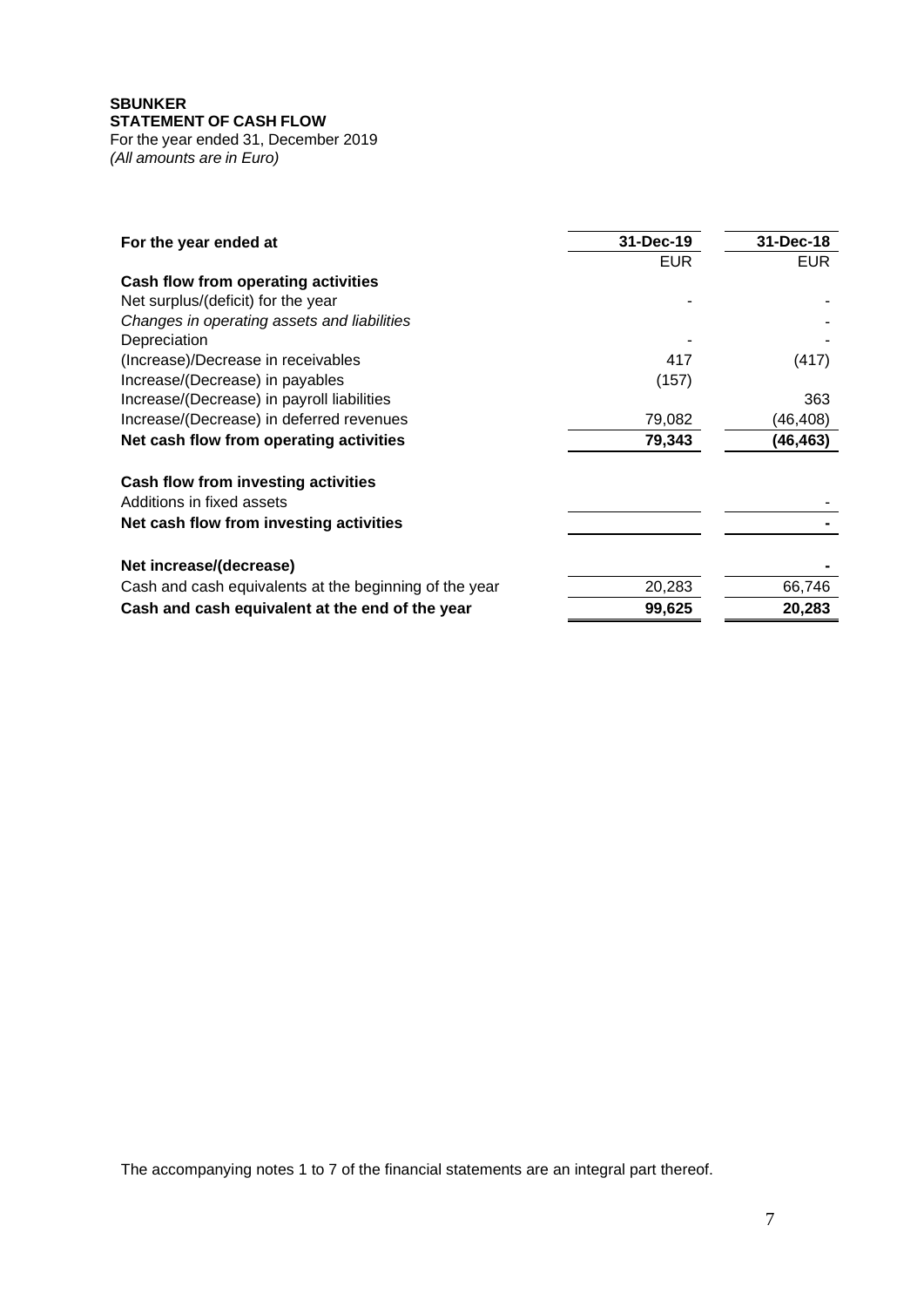## **SBUNKER NOTES TO FINANCIAL STATEMENTS** For the year ended 31 December 2019

*(All amounts are in Euro)*

#### **1. Introduction**

<span id="page-7-0"></span>Sbunker is registered as a non-governmental and non-profit Organization under the Law No. 03/L-134 on Freedom of Associations in Non-Governmental Organizations of the Republic of Kosovo, with their office in Prishtina. Number of registration: 5200340-7.

#### <span id="page-7-1"></span>**2. Background**

Sbunker is a non-governmental organization operating since January 2016. The organization has received salience with its unique nature as a pioneer of New Media formats. During a very short period, the organization established an online blog which attracted a vast number of authors, now reaching over 160, with several content categories and with over 1, 000 articles published to thousands of online readers.

The blog [www.sbunker.net](http://www.sbunker.net/) is the main product of the Sbunker organization. It has featured high public officials, independent analysts and experts, artists and civil society activists of the country and abroad. So far, it has been able to shape debates over a number of controversial policy issues, most notably on gender equality, free speech and education.

The fast-pace growth of the organization provided with capacities to host events, organize lectures and seminars as well as foster its co-operation with other civil society organizations. In this spirit, Sbunker hosted an event with renowned Nein Quarterly's Eric Jarosinski in May 2016, discussing the identity politics in Kosovo, through satire and the New Media effect. During the same period, Sbunker expanded its media realm, as well as the wider surrounding Kosovar scene by introducing the Thematic Blogs, designed as sub-blogs within Sbunker that carry their own identity and cover a certain theme or subject.

Apart from online content, Sbunker has also entered the visual production range, by collaborating with the Open 333 product on the publication of six video-messages regarding important current affairs.. Public representatives, politicians, civil society activists and professors have appeared in the series thus far.

However, most notably, Sbunker has taken a big leap out of the online realm and into field work, by co-founding the truAktiv school for critical thinking, along with Kosovo 2.0. The program offers days of lectures and blogging workshops to youngsters all around the largest centers of Kosovo, with eminent speakers and wide-range topics, including gender equality, media's role in creating stereotypes regarding minorities, art as a political tool, violent extremism, rule of law and the role of civil society. Part of this project are also movie nights and book giveaways, hosted on Wednesdays, which aim to boost critical thinking within recreational settings with students of Prishtina.

Sbunker looks to expand these initiatives countrywide, and continue pushing the movement for pluralistic and critical debate, while collaborating with a wide range of local and international civil society organizations.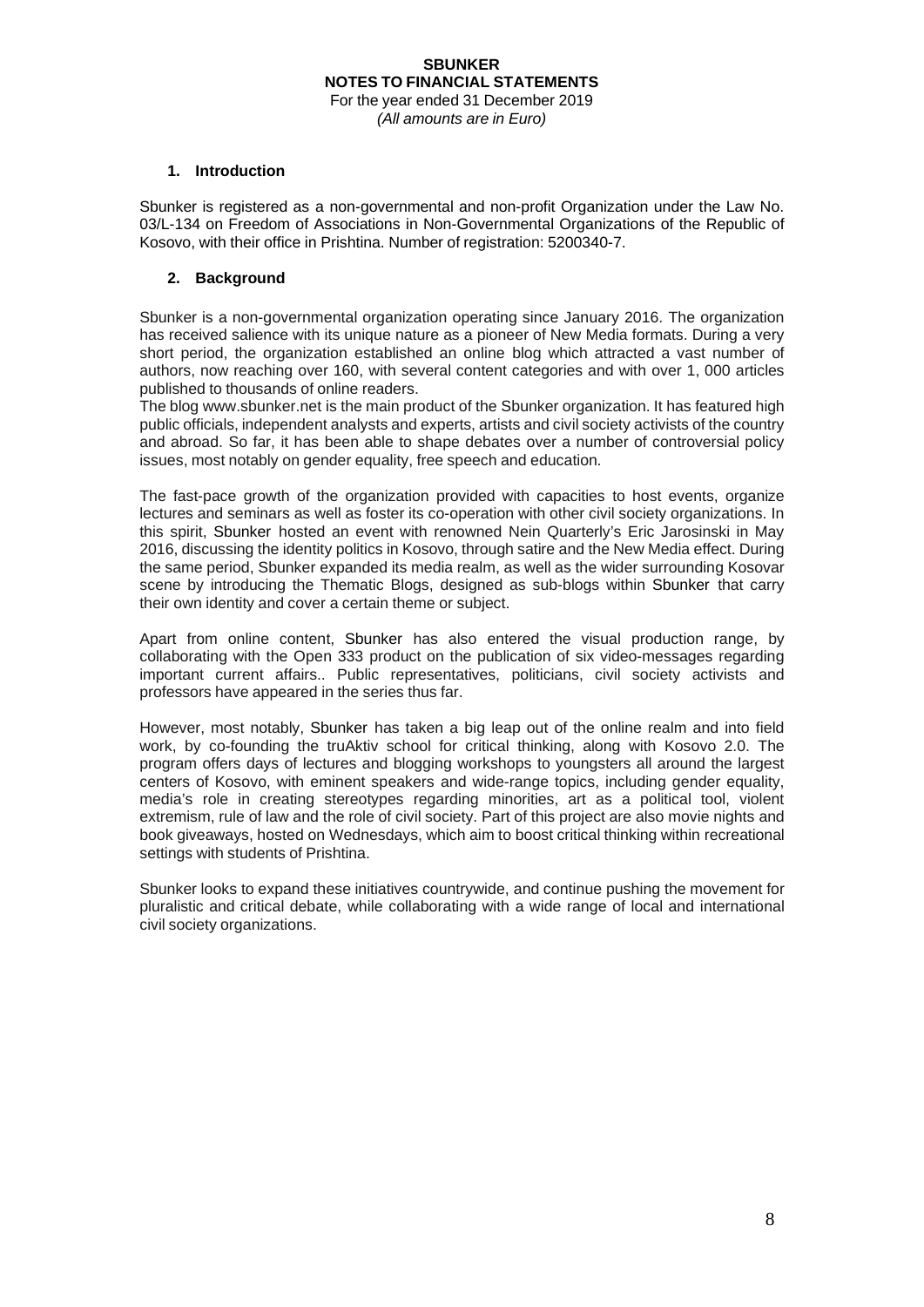For the year ended 31 December 2019

*(All amounts are in Euro)*

#### <span id="page-8-0"></span>**2.1. Projects implemented during the year**

**a) NED 2018, Period of implementation: 01.10.2018 – 31.10.2020, Budget = 61,615 \$**

#### Fostering Open Debate through New Media

To promote democratic values and foster public debate on key political, economic, and social topics.

## **b) KCSF-LUX02, Period of implementation: 01.01.2018- 31.12.2019, Budget = 148,225.20 EUR**

#### TRUAKTIV

Increase public and critical engagement of young changers by strengthening:

a) Capacities for critical thinking

- b) Community sentiment and
- c) Gaining practical experiences and skills**.**

### **d) MATRA, Period of implementation: 01.09.2019-31.08.2021, Budget = 110,512 EUR**

Truaktiv – critical thinking & human rights program for youth

This overall aim of this project is the strengthening of liberal democratic values and human rights conditions in the Kosovar society by:

1. Developing critical thinking skills of youth (ages 17-22) on social, political and human rights issues.

2. Creating a support infrastructure and a sense of community among youth in order to stimulate progressive youth engagement.

### **e) US Embassy, Period of implementation: 01.09.2019-15.09.2020, Budget 22,065 \$**.

Supporting eight youth initiatives of "truAktiv" program

The goal of the project is to empower young activists from the "truAktiv" network in their efforts to become agents of democratic change in Kosovo.

The specific objectives of the project are:

1) To support the further development of for four already piloted initiatives by young activists focusing on environmental rights, sexual education, gender stereotypes and human rights. 2) To support four new pilot initiatives that would be developed during the truAktiv summit 2019

### **f) BallkanGreen Foundation, Period of implementation: 01.07.2019-31.12.2019 Budget = 4,000 EUR**

### **BasketShishe**

Overall Objective - Raising students' awareness of the importance of recycling plastic bottles in the environment where we live, of particular importance within the school. Specific objectives-

Raising the awareness of students in primary schools of the respective municipalities for the role they have in protecting the environment;

Creating the habit to recycle;

Socialization among students through extracurricular activities that will take place; Increasing greenery in schoolyards.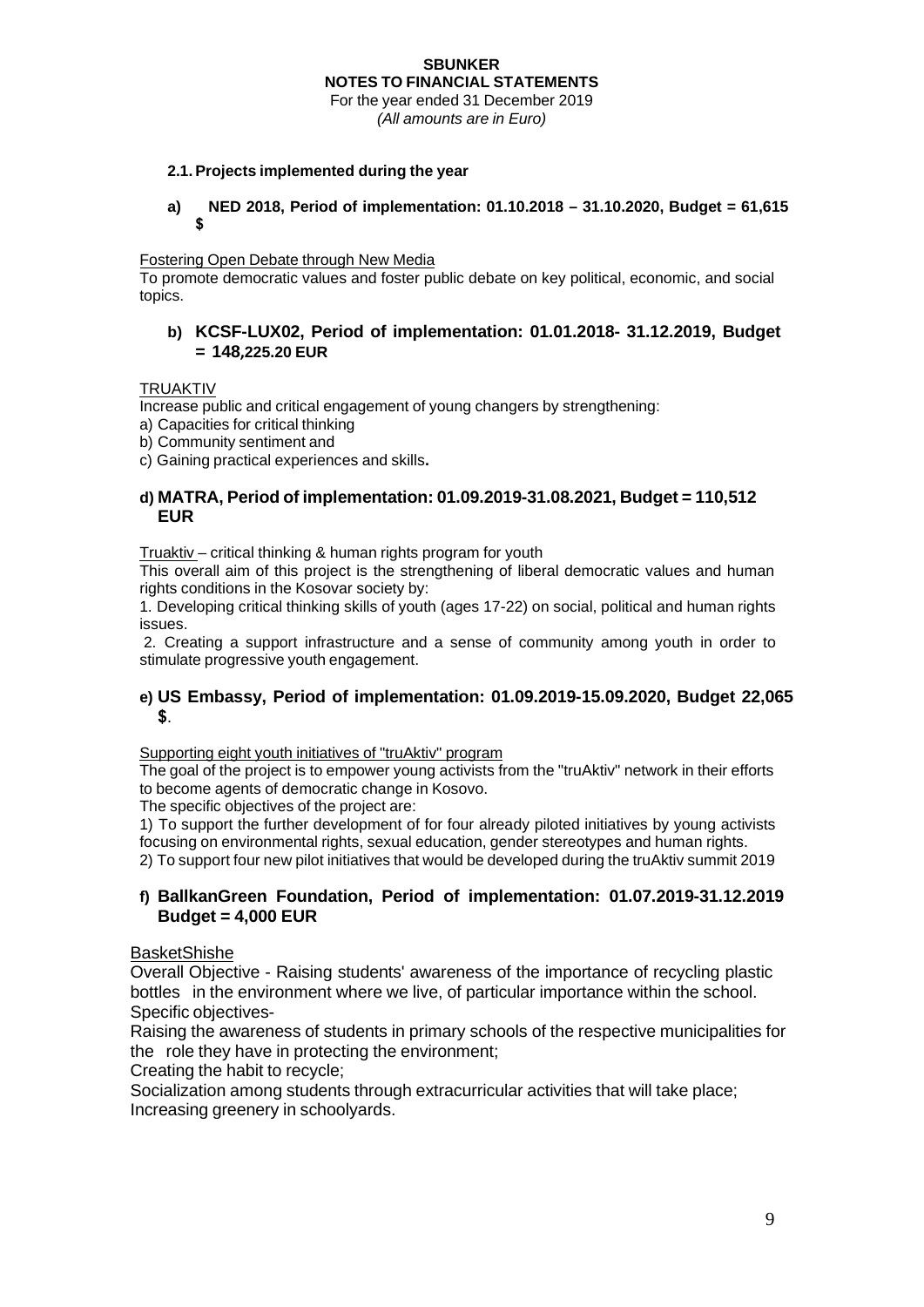For the year ended 31 December 2019

*(All amounts are in Euro)*

## **e) NED 2019, Period of implementation: 01.10.2019- 31.07.2020, Budget = 35,000 \$**

"Building Democratic Resilience in the Western Balkans"

Objective 1) Mapping the state of affairs in the Western Balkans in terms of institutional and civil society resilience to confront the challenges to democratization and human rights brought forth by the new global environment.

Objective 2) Identifying gaps and potential new regional approaches or civil society instruments to address the challenges.

## **f) RBF, Period of implementation: 26.11.2019 – 26.08.2020, Budget = 34,956 \$**

"Building Democratic Resilience in the Western Balkans"

Objective 1) Mapping the state of affairs in the Western Balkans in terms of institutional and civil society resilience to confront the challenges to democratization and human rights brought forth by the new global environment.

Objective 2) Identifying gaps and potential new regional approaches or civil society instruments to address the challenges.

### **g) OSF, Period of implementation: 2019 01.08.2019-31.12.2020 Budget = 3,800 EUR**

Objective: Increase cooperation and knowledge production by OSF alumni in their areas of expertise, thus creating opportunities for engagement and influencing the discourse on important current events.

Cooperation between Remarker and Sbunker under the project "Region Special" approved by the

National Endowment for Democracy / Grant Number 2019-1176. 01.10.2019-30.09.2020 4200 EUR

- To foster public debate on key social, political, and cultural topics related to the region's democratic transition.

### <span id="page-9-0"></span>**3. Summary of significant accounting policies**

### **3.1. Basis for presentation**

For the purposes of financial recording, Sbunker uses accrual method of accounting for reporting the receipt and disbursement of funds. Under this method of reporting of financial transactions, revenues and expenses are recognized when earned and occurred.

### **3.2. Functional currency**

<span id="page-9-1"></span>Sbunker incurs transactions in Euros. All amounts reported in the financial report have been translated to EURO using published exchange rates in effect at date of transfers received.

### <span id="page-9-2"></span>**3.3. Receivables**

<span id="page-9-3"></span>The receivable accounts of the organization are grant receivables from donors.

### **3.4. Accounts Payables**

Utilities, project expenses and payables to partner organizations to whom Sbunker stands as the grantor have been disposed on the financial statements as accounts payable.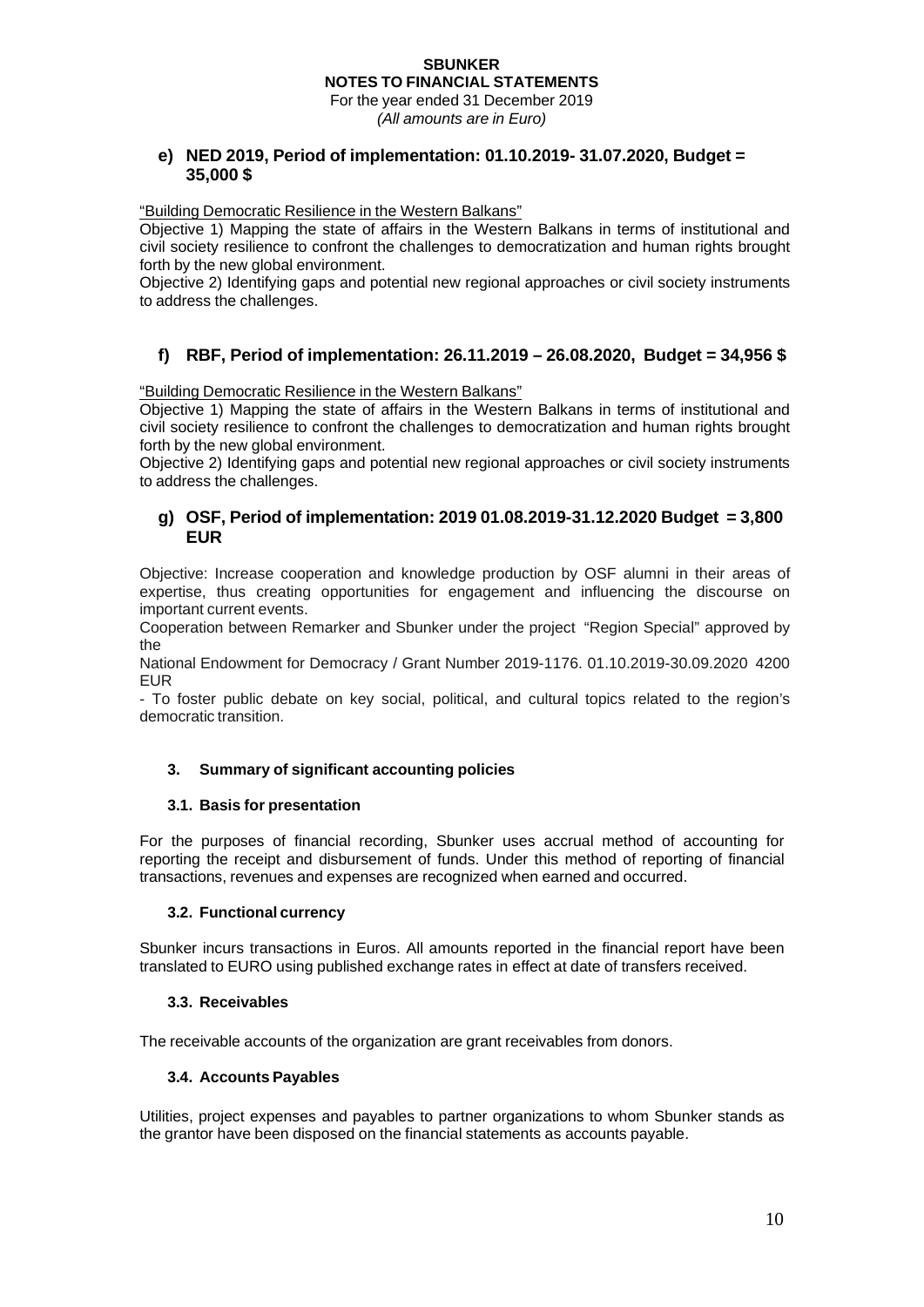For the year ended 31 December 2019 *(All amounts are in Euro)*

#### <span id="page-10-0"></span>**3.5. Deferred Income**

Deferred Income is the income/donation for which the cash has been collected by the organization, but have yet to be earned. Consequently, this liability occurs when Sbunker receives payment in advance for a project to be implemented in future (Note 5).

#### **3.6. Income taxes**

<span id="page-10-1"></span>The organization is a non-governmental organization (NGO) whose received donations in the reporting year have been implemented for non-profit purposes. According to law Nr.05/L-029 on Corporate Income Tax, NGOs' whose total income was used for their nonprofit purposes are tax exempted.

### <span id="page-10-2"></span>**4. Cash and cash equivalents**

| As at 31 December      | 2019   | 2018   |  |  |
|------------------------|--------|--------|--|--|
| <b>Procredit bank:</b> |        |        |  |  |
| 1 . 1110339972000142   | 74,709 | 5,191  |  |  |
| 2 . 1110339972010133   | 4,815  | 5,254  |  |  |
| 3 - 1110339972020124   | 2,012  | 2,148  |  |  |
| 4 · 1110339972030115   | 3,309  |        |  |  |
| 5 - 1110339972040106   |        | 3,900  |  |  |
| 6 - 1110339972050194   | 14,259 | 1,454  |  |  |
| 7 - 1110339972060185   | 521    | 2,335  |  |  |
| Petty cash             |        |        |  |  |
| <b>Total</b>           | 99,625 | 20,283 |  |  |

### <span id="page-10-3"></span>**5. Deferred Revenues / Incomes**

| <b>Donor</b>       | <b>Balance of</b><br><b>Deferred</b><br>revenues in 2019 | Transferred<br>in 2019 | <b>Expenses</b><br>2019 | <b>Return to</b><br>donors | <b>Deferred</b><br>revenues for<br>the next period |
|--------------------|----------------------------------------------------------|------------------------|-------------------------|----------------------------|----------------------------------------------------|
| 01/18 KCSF-Lux     | 3,889                                                    | 73,161                 | 76,180                  |                            | 870                                                |
| 02/16 KFOS         | 100                                                      |                        |                         | (100)                      |                                                    |
| 03/17 KCSF *       | 1,454                                                    |                        |                         | (1,454)                    |                                                    |
| 03/18 MM           | 3,900                                                    |                        |                         | (3,900)                    |                                                    |
| 04/16 ATRC         | 16                                                       |                        |                         | (16)                       |                                                    |
| 04/17 FOL          | 320                                                      |                        |                         | (320)                      |                                                    |
| 04/18 NED          | 5,142                                                    | 28,765                 | 29,655                  |                            | 4,253                                              |
| 05/18 OSI          | 1,358                                                    |                        |                         | (1,358)                    | O                                                  |
| 06/16 Sbunker      | 1,225                                                    | 1,794                  | 2,621                   |                            | 398                                                |
| 06/19 OSI          |                                                          | 3,800                  | 3,456                   |                            | 344                                                |
| 07/19 BasketShishe |                                                          | 4,000                  | 4,000                   |                            |                                                    |
| <b>09/19 MATRA</b> |                                                          | 54,994                 | 11,492                  |                            | 43,502                                             |
| 09/19USEmbassy     |                                                          | 9,929                  | 7,394                   |                            | 2,535                                              |
| 10/19 Remark       |                                                          | 1,400                  | 610                     |                            | 790                                                |
| 11/19 RBF          |                                                          | 30,786                 | 1,278                   |                            | 29,508                                             |
| <b>NED/19</b>      |                                                          | 17,965                 | 3,678                   |                            | 14,286                                             |
| Total              | 17,404                                                   | 226,594                | 140,364                 | (7, 148)                   | 96,485                                             |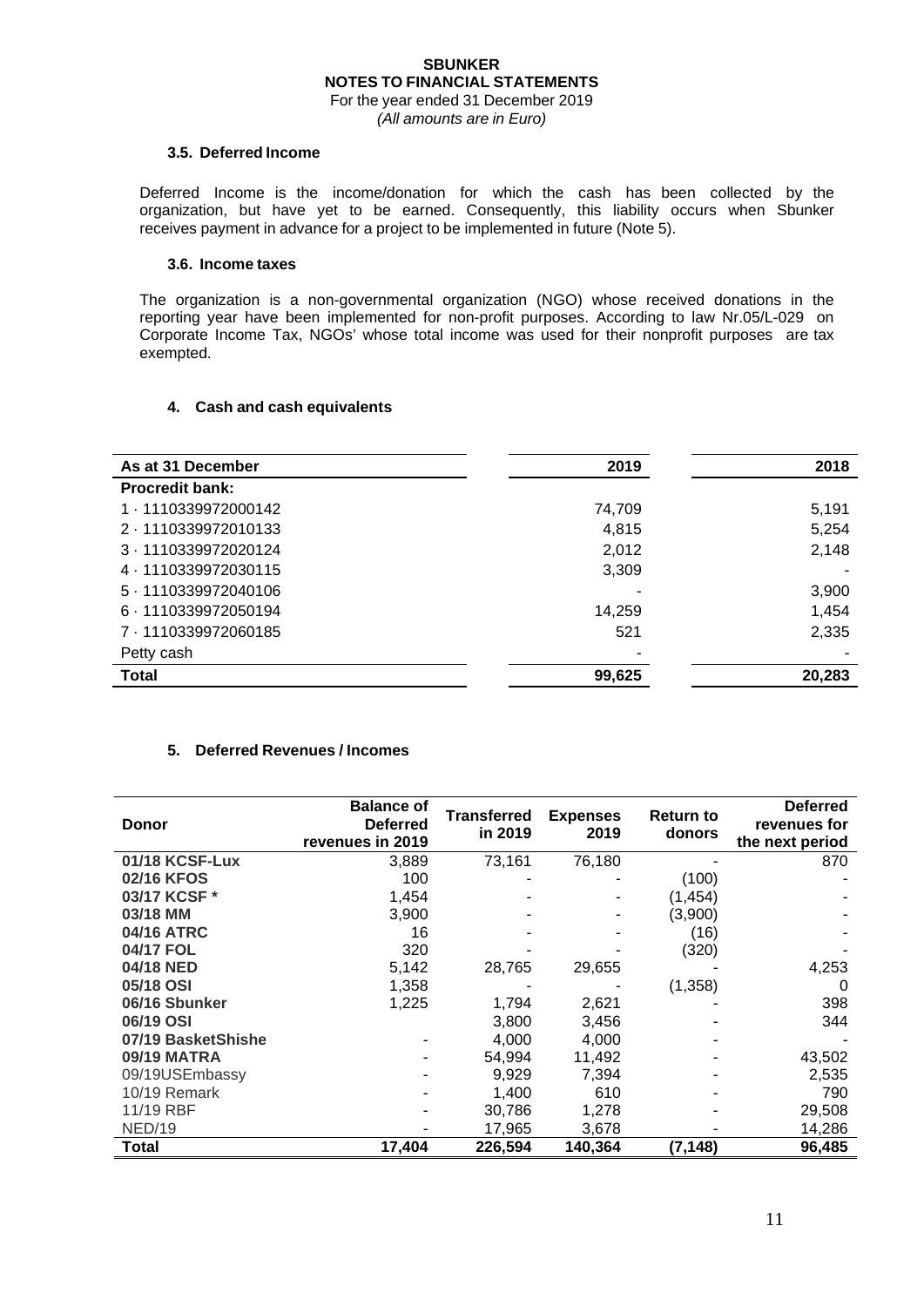For the year ended 31 December 2019 *(All amounts are in Euro)*

## **6. Expense**

<span id="page-11-0"></span>

|                                          | 01/18 KCSF-              | 04/18                    | 06/16          | 06/19          | 07/19               | 09/19        |                | 10/19                    | 11/19      |               |              |
|------------------------------------------|--------------------------|--------------------------|----------------|----------------|---------------------|--------------|----------------|--------------------------|------------|---------------|--------------|
|                                          | Lux                      | <b>NED</b>               | Sbunker        | <b>OSI</b>     | <b>BasketShishe</b> | <b>MATRA</b> | 09/19USEmbassy | Remark                   | <b>RBF</b> | <b>NED/19</b> | <b>TOTAL</b> |
| 62100 · Contract Services                |                          |                          |                |                |                     |              |                |                          |            |               |              |
| 62110 · Accounting Fees                  | 250                      | 242                      | 102            |                |                     | 179          | 46             |                          |            |               | 819          |
| 62150 · Outside Contract Services        |                          | 19,658                   | 1,013          | 3,100          | 770                 | 4,740        |                | 610                      | 889        |               | 60,346       |
| 62100 · Contract Services - Other        | 24,025                   |                          |                |                | 70                  |              | 2,145<br>142   | $\sim$                   |            | 3,395         | 212          |
| Total 62100 · Contract Services          | 24,275                   | 19,900                   | 1,115          | 3,100          | 840                 | 4,919        | 2,333          | 610                      | 889        | 3,395         | 61,377       |
|                                          |                          |                          |                |                |                     |              |                |                          |            |               |              |
| 62800 · Facilities and Equipment         |                          |                          |                |                |                     |              |                |                          |            |               |              |
| 62870 · Property Insurance               | $\overline{\phantom{a}}$ | 200<br>498               | 75<br>44       |                | $\sim$              | 80           |                |                          |            |               | 275          |
| 62890 · Rent, Parking, Utilities         | 5,240                    |                          |                |                | 103                 |              |                |                          |            |               | 5,965        |
| 62800 · Facilities and Equipment - Other | 750                      |                          |                | $\sim$         |                     |              |                |                          |            |               | 750          |
| Total 62800 · Facilities and Equipment   | 5,990                    | 698                      | 119            |                | 103                 | 80           |                |                          |            |               | 6,990        |
| 64000 · Personnel                        |                          |                          |                |                |                     |              |                |                          |            |               |              |
| 64100 · Management Staff                 | 13,200                   | 6,814                    | 400            |                | 360                 |              | 1,890          |                          | 388        | 283           | 23,336       |
| 64200 · Tax and Pensional Contribution   | 172                      |                          |                |                |                     |              |                |                          |            |               | 172          |
| Total 64000 · Personnel                  | 13,372                   | 6,814                    | 400            | $\overline{a}$ | 360                 |              | 1,890          | $\overline{\phantom{a}}$ | 388        | 283           | 23,507       |
| 65000 · Operations                       |                          |                          |                |                |                     |              |                |                          |            |               |              |
| 65010 · Books, Subscriptions, Reference  | 3,171                    |                          |                |                |                     | 448          | 36             |                          |            |               | 3,655        |
| 65030 · Printing and Copying             | 2,293                    | $\overline{\phantom{a}}$ | 20             |                | 762                 | 350          | 616            |                          |            |               | 4,041        |
| 65040 · Supplies                         | 1,234                    | 175                      | 59             |                | 1,208               | 1,400        | 1,400          |                          |            |               | 5,475        |
| 65050 · Telephone, Telecommunications    | 948                      | 291                      |                |                | 17                  | 24           |                |                          |            |               | 1,280        |
| Total 65000 · Operations                 | 7,645                    | 466                      | 79             |                | 1,987               | 2,221        | 2,052          |                          |            |               | 14,450       |
| 65100 · Other Types of Expenses          |                          |                          |                |                |                     |              |                |                          |            |               |              |
| 65110 · Advertising Expenses             | 581                      | 676                      | $\overline{7}$ |                |                     |              | 9              |                          |            |               | 1,273        |
| 65160 · Other Costs                      | 15                       |                          |                |                |                     |              |                |                          |            |               | 15           |
| 65200 · Web Page Design and              |                          |                          |                |                |                     |              |                |                          |            |               |              |
| Development                              |                          | 1.035                    | 31             | 106            |                     |              |                |                          |            |               | 1,173        |
| 65600 · Video recording                  | 480                      |                          |                |                |                     | 1,050        | 666            |                          |            |               | 2,196        |
| 65700 · Sound system equipment           | 800                      |                          | $\sim$         |                | $\sim$              |              |                |                          |            |               | 800          |
| Total 65100 Other Types of Expenses      | 1,876                    | 1.712                    | 38             | 106            | $\sim$              | 1,050        | 675            |                          |            |               | 5,456        |
| 65190 · Auditing Cost                    |                          |                          | 870            |                |                     |              |                |                          |            |               | 870          |
| 66000 · Program Specific Cost            | 858                      |                          |                |                | 65                  | 21           |                |                          |            |               | 944          |
| 68300 · Travel and Meetings              |                          |                          |                |                |                     |              |                |                          |            |               |              |
| 68310 · Conference, Convention, Meeting  | 19,944                   |                          |                | 250            | 590                 | 3,089        | 300            |                          |            |               | 24,174       |
| 68320 · Travel                           | 2,220                    | 65                       |                |                | 56                  | 110          | 120            |                          |            |               | 2,571        |
| 68300 · Travel and Meetings - Other      |                          |                          |                |                |                     |              | 25             |                          |            |               | 25           |
| Total 68300 · Travel and Meetings        | 22,164                   | 65                       |                | 250            | 646                 | 3,200        | 445            |                          |            |               | 26,770       |
| <b>Total Expense</b>                     | 76,180                   | 29,655                   | 2,621          | 3,456          | 4,000               | 11,492       | 7,394          | 610                      | 1,278      | 3,678         | 140,364      |